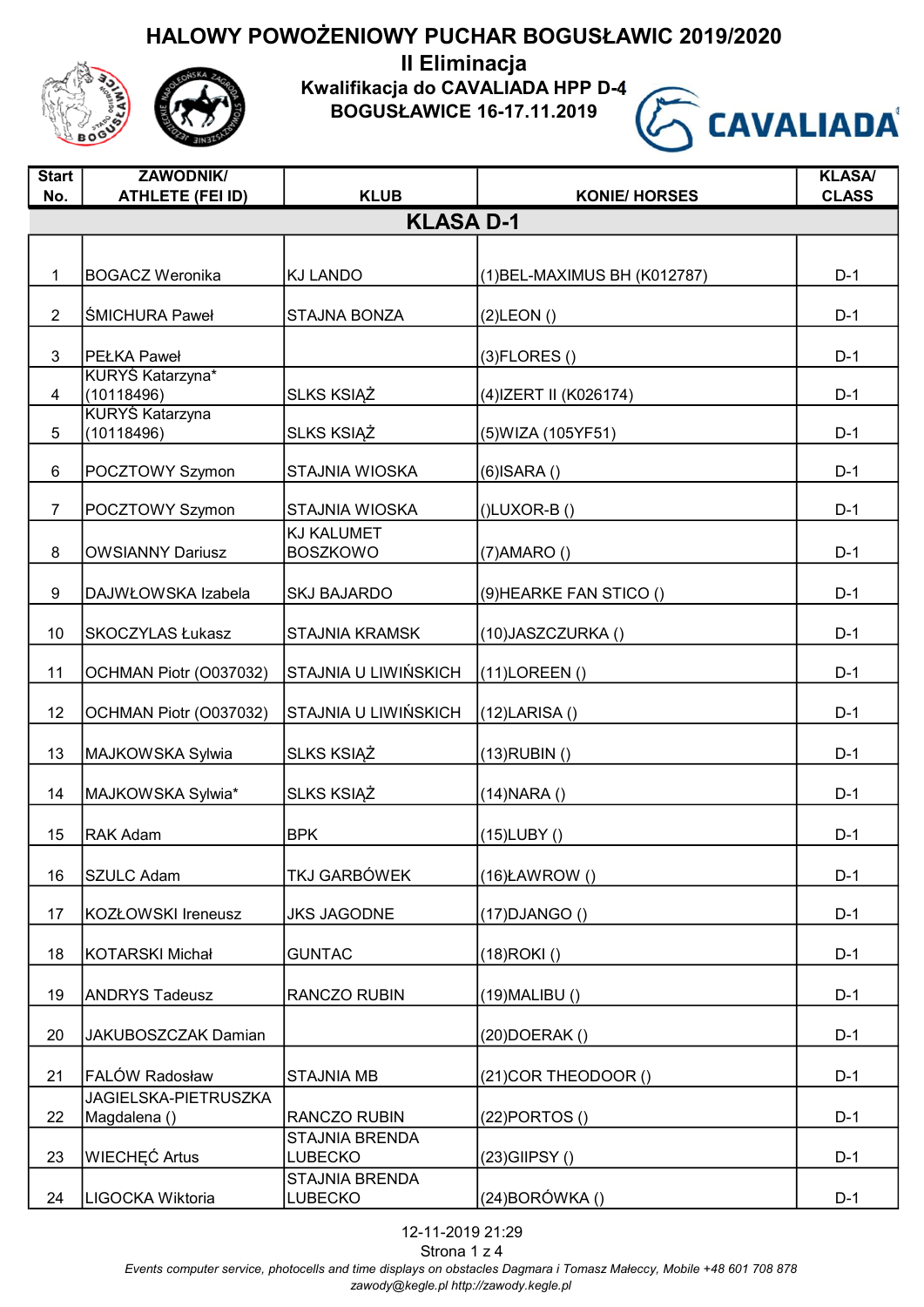

II Eliminacja Kwalifikacja do CAVALIADA HPP D-4 BOGUSŁAWICE 16-17.11.2019



| <b>Start</b> | <b>ZAWODNIK/</b>           |                           |                                                | <b>KLASA/</b> |
|--------------|----------------------------|---------------------------|------------------------------------------------|---------------|
| No.          | <b>ATHLETE (FEI ID)</b>    | <b>KLUB</b>               | <b>KONIE/ HORSES</b>                           | <b>CLASS</b>  |
|              |                            | <b>KLASA D-2</b>          |                                                |               |
|              |                            |                           | $(25A)$ TANOS $()$                             |               |
| 25           | KOZŁOWSKI Hubert           | TKJ GARBÓWEK              | (25B) MICHEL ()                                | $D-2$         |
|              |                            |                           | (26A) AKCENT ()                                |               |
| 26           | KOZŁOWSKI Jacek            | <b>TKJ GARBÓWEK</b>       | (26B) KUBA ()                                  | $D-2$         |
|              |                            |                           | (27A)KRYZA()                                   |               |
| 27           | <b>PEŁKA Tomasz</b>        |                           | (27B) SERGER()<br>(28A) PLUTO MISKA ()         | $D-2$         |
| 28           |                            |                           | (28B)LOTOS()                                   | $D-2$         |
|              | SZCZEPANIAK Krzysztof      |                           | $(29A)$ HAWINDA $()$                           |               |
| 29           | <b>MICHALAK Marcin</b>     | <b>STAJNIA KRAMSK</b>     | (29B) HEJRA ()                                 | $D-2$         |
|              |                            |                           | $(30A)$ DENAR $()$                             |               |
| 30           | <b>JEŚKOWIAK Marcin</b>    | <b>STAJNIA BRENNO</b>     | (30B)RONALDO()                                 | $D-2$         |
|              |                            |                           | $(31A)$ MORITZ $()$                            |               |
| 31           | MAĆCZAK Dariusz            | <b>HORSPROFI</b>          | (31B)ZMIERZCH()                                | $D-2$         |
|              |                            |                           | (32A)BAZYL()                                   |               |
| 32           | PECHERZEWSKI Mariusz       | STAJNIA BRZEZINY          | (32B)BLANCO()                                  | $D-2$         |
|              |                            |                           | (33A)ETER()                                    |               |
| 33           | <b>GODEK Jan</b>           | STAJNIA DORUCHÓW          | $(33B)$ RAMZI $()$                             | $D-2$         |
|              |                            |                           | (34A)CONVERSANO CAVIAR ()                      |               |
| 34           | <b>SZULC Adam</b>          | TKJ GARBÓWEK              | (34B) NEAPOLITANO FENYES ()                    | $D-2$         |
|              |                            |                           | (35A)PEGASUS PLUTO ()                          |               |
| 35           | ZIELAZIŃSKI Karol          | <b>STAJNIA PRZYWITOWO</b> | $(35B)$ PLUTO X $()$                           | $D-2$         |
|              |                            | <b>STAJNIA BORUJA</b>     | (36A) NIXON (103YI35)                          |               |
| 36           | <b>GAWROŃSKI Dawid</b>     | KOŚCIELNA                 | (36B) PARDUC (103YI36)                         | $D-2$         |
|              |                            |                           | (37A)BOLIDE()                                  |               |
| 37           | <b>VLASIC Petr</b>         | <b>CZECHY</b>             | (37B)DONALD()                                  | $D-2$         |
|              |                            |                           | $(38A)$ CAVIRO $()$                            |               |
| 38           | <b>VLASIC Petr</b>         | <b>CZECHY</b>             | (38B)CURTIS()                                  | $D-2$         |
|              |                            | PIETRUSZKA DRIVING        | (39A) MAJKA ()                                 |               |
| 39           | PIETRUSZKA Gracjan         | <b>TEAM</b>               | (39B) MYSZKA ()                                | $D-2$         |
| 40           | <b>JAKUBOSZCZAK Damian</b> |                           | (40A)IDEAAL VS()<br>(40B)JURGENT()             | $D-2$         |
|              |                            |                           |                                                |               |
|              |                            | <b>KLASA P-1</b>          |                                                |               |
| 41           | KARPIŃSKA Jagoda           | <b>SLKS KSIAZ</b>         | $(41)$ VAIKO $()$                              | $P-1$         |
|              |                            |                           |                                                |               |
|              |                            | <b>KLASA P-2</b>          |                                                |               |
|              |                            |                           | $(42A)TIC-TAK()$                               |               |
| 42           | <b>RIMKE Dominika</b>      | STAJNIA PRZYBYSZÓW        | $(42B)$ FERITTA $()$                           | $P-2$         |
| 43           | <b>RIMKE Karolina</b>      | STAJNIA PRZYBYSZÓW        | (43A)B <sub>ETT</sub> ()<br>$(43B)$ FETTA $()$ | $P-2$         |
|              |                            | <b>STAJNIA BORUJA</b>     | (52A)GROM ()                                   |               |
| 44           | <b>CICHOCKI Sebastian</b>  | <b>KOŚCIELNA</b>          | (52B)WENECJA()                                 | $P-2$         |
|              |                            | <b>KLASA Z-4</b>          |                                                |               |
|              |                            |                           |                                                |               |
|              |                            |                           | $()$ CAVIRO $()$                               |               |
|              |                            |                           | $()$ CURTIS $()$<br>()BOLIDE()                 |               |
|              | <b>VLASIC Petr</b>         | <b>CZECHY</b>             | $( )$ DONALD $( )$                             | $Z-4$         |
|              |                            |                           |                                                |               |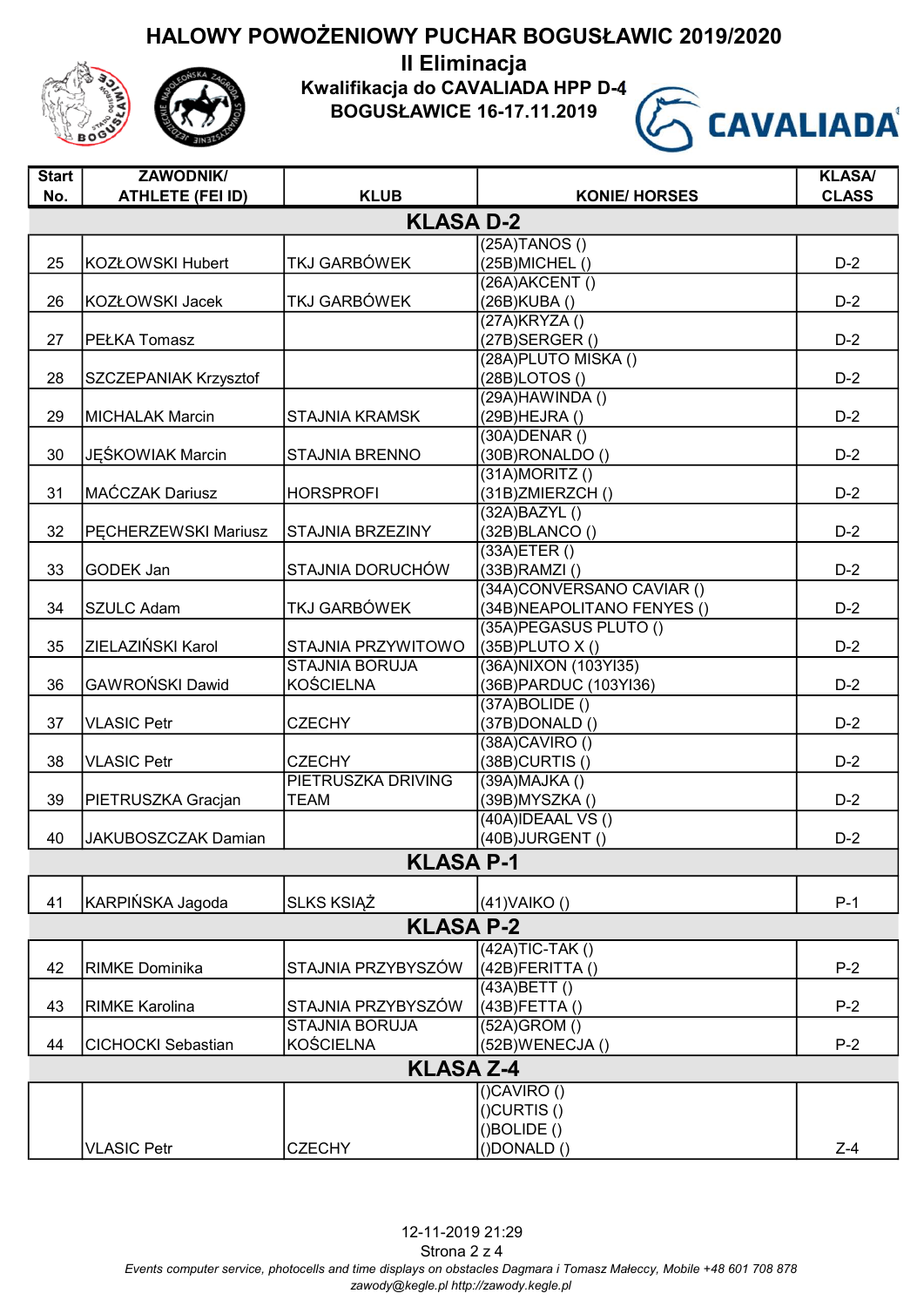II Eliminacja

Kwalifikacja do CAVALIADA HPP D-4

BOGUSŁAWICE 16-17.11.2019



| <b>Start</b>   | ZAWODNIK/                            |                          |                                 | <b>KLASA/</b> |  |  |
|----------------|--------------------------------------|--------------------------|---------------------------------|---------------|--|--|
| No.            | <b>ATHLETE (FEI ID)</b>              | <b>KLUB</b>              | <b>KONIE/ HORSES</b>            | <b>CLASS</b>  |  |  |
|                | Eliminacja CAVALIADA HPP D-4         |                          |                                 |               |  |  |
|                |                                      |                          | (45A) ADRIAN (K020212)          |               |  |  |
|                |                                      |                          | (45B) ALWAR (K020213)           |               |  |  |
|                | <b>MACIAK Krzysztof</b>              |                          | (45C)ERGON (K023939)            |               |  |  |
| 45             | (0011835)                            | FKJ ZBYSZKO              | (45D)LIBRETTO (K027635)         | $D-4$         |  |  |
|                |                                      |                          | (46A) PLUTO-237 PRADO (K009513) |               |  |  |
|                |                                      |                          | (46B)FAVORY KLOE (K009512)      |               |  |  |
|                | <b>KOSTRZEWA Adrian</b>              |                          | (46C) MAESTOSO MATYI()          |               |  |  |
| 46             | (0000275)                            |                          | (46D)INCITATO IJASZ ()          | $D-4$         |  |  |
|                |                                      |                          | (47A) KABARET JAGODNE (104SZ62) |               |  |  |
|                |                                      |                          | (47B) WALENCJA (104IW81)        |               |  |  |
|                | KOZŁOWSKI Ireneusz                   |                          | (47C) WEZYR (104IN55)           |               |  |  |
| 47             | (10006180)                           | <b>JKS JAGODNE</b>       | (47D)CELT (K011429)             | $D-4$         |  |  |
|                |                                      |                          | (48A) PACJENT ()                |               |  |  |
|                |                                      |                          | (48B) REWIR (106LY71)           |               |  |  |
|                |                                      |                          | (48C)LEGATO (K022285)           |               |  |  |
| 48             | <b>ANDRYS Tadeusz</b>                | RANCZO RUBIN             | (48D)ATOS()                     | $D-4$         |  |  |
|                |                                      | <b>KONKURS NOCNY D-1</b> |                                 |               |  |  |
|                |                                      |                          |                                 |               |  |  |
| $\overline{2}$ | <b>ŚMICHURA Paweł</b>                | <b>STAJNA BONZA</b>      | $(2)$ LEON $()$                 | $D-1$ N       |  |  |
|                |                                      |                          |                                 |               |  |  |
| 3              | <b>PEŁKA Paweł</b>                   |                          | $(3)$ FLORES $()$               | $D-1$ N       |  |  |
|                | KURYŚ Katarzyna*                     |                          |                                 |               |  |  |
| 4              | (10118496)                           | <b>SLKS KSIAZ</b>        | (4) IZERT II (K026174)          | $D-1$ N       |  |  |
| 5              | <b>KURYŚ Katarzyna</b><br>(10118496) | <b>SLKS KSIĄŻ</b>        |                                 | $D-1$ N       |  |  |
|                |                                      |                          | (5) WIZA (105 YF 51)            |               |  |  |
| 6              | POCZTOWY Szymon                      | STAJNIA WIOSKA           | $(6)$ ISARA $()$                | $D-1$ N       |  |  |
|                |                                      |                          |                                 |               |  |  |
| $\overline{7}$ | POCZTOWY Szymon                      | <b>STAJNIA WIOSKA</b>    | $(I)$ LUXOR-B $(I)$             | $D-1$ N       |  |  |
|                | JAGIELSKA-PIETRUSZKA                 |                          |                                 |               |  |  |
| 22             | Magdalena ()                         | <b>RANCZO RUBIN</b>      | $(22)$ PORTOS $()$              | $D-1$ N       |  |  |
|                |                                      |                          |                                 |               |  |  |
| 13             | MAJKOWSKA Sylwia                     | <b>SLKS KSIĄŻ</b>        | $(13)$ RUBIN $()$               | $D-1$ N       |  |  |
|                |                                      |                          |                                 |               |  |  |
| 14             | MAJKOWSKA Sylwia*                    | SLKS KSIĄŻ               | $(14)$ NARA $()$                | $D-1$ N       |  |  |
|                |                                      |                          |                                 |               |  |  |
| 49             | <b>RAK Adam</b>                      |                          | $(49)$ INTER $()$               | $D-1$ N       |  |  |
|                |                                      |                          |                                 |               |  |  |
| 16             | <b>SZULC Adam</b>                    | TKJ GARBÓWEK             | $(16)$ ŁAWROW $()$              | $D-1$ N       |  |  |
|                |                                      |                          |                                 |               |  |  |
| 19             | <b>ANDRYS Tadeusz</b>                | RANCZO RUBIN             | $(19)$ MALIBU $()$              | $D-1$ N       |  |  |
|                |                                      |                          |                                 |               |  |  |
| 50             | <b>ANDRYS Tadeusz</b>                | RANCZO RUBIN             | (48D) ATOS ()                   | $D-1$ N       |  |  |
|                |                                      |                          |                                 |               |  |  |
| 21             | FALÓW Radosław                       | <b>STAJNIA MB</b>        | (21) COR THEODOOR ()            | $D-1$ N       |  |  |
|                |                                      | <b>STAJNIA BRENDA</b>    |                                 |               |  |  |
| 23             | <b>WIECHEC Artus</b>                 | LUBECKO                  | $(23)$ GIIPSY $()$              | $D-1$ N       |  |  |
|                |                                      | STAJNIA BRENDA           |                                 |               |  |  |
| 24             | LIGOCKA Wiktoria                     | LUBECKO                  | $(24)$ BORÓWKA $()$             | $D-1$ N       |  |  |
|                |                                      |                          |                                 |               |  |  |